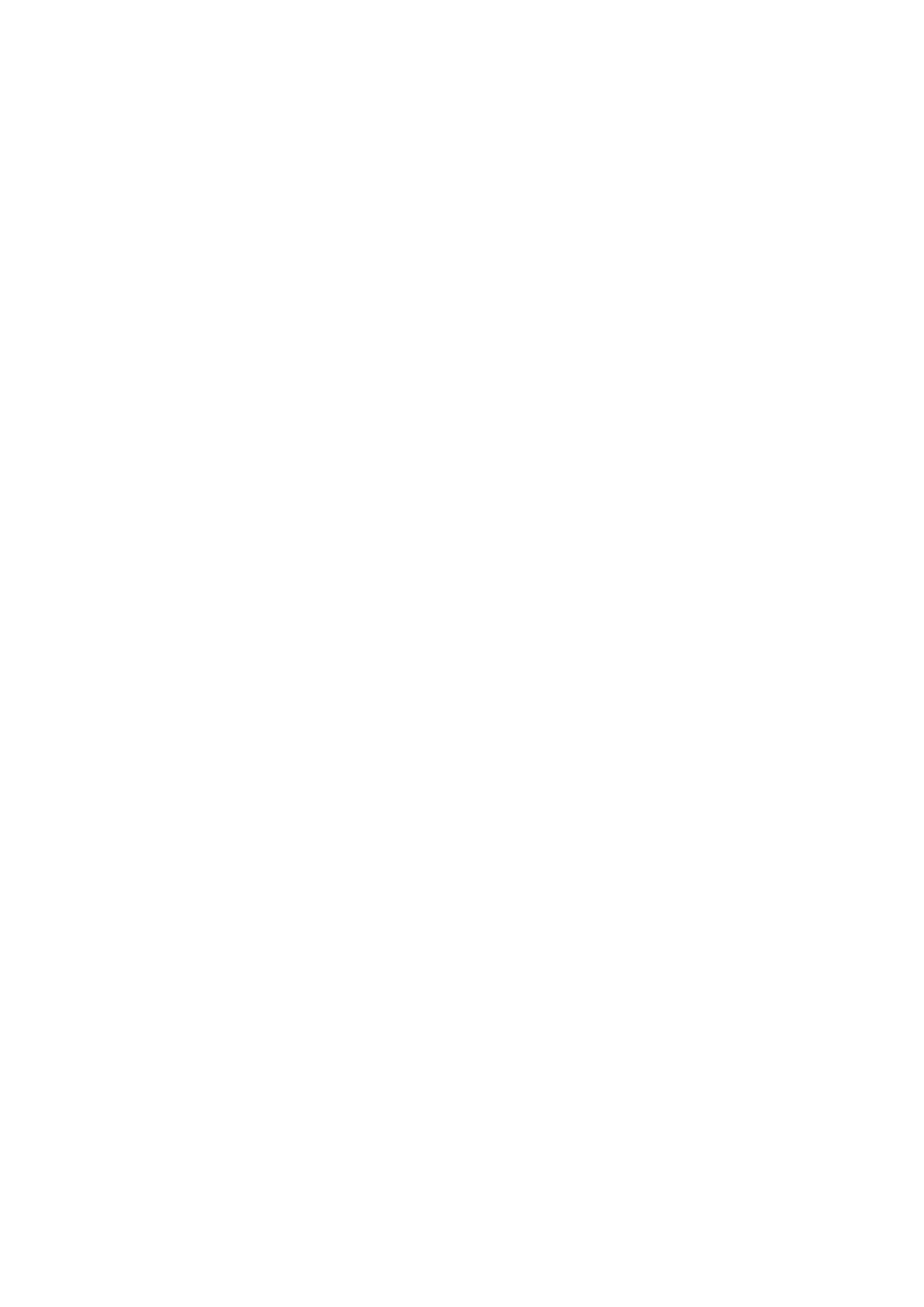## **NORTHERN TERRITORY OF AUSTRALIA**

### **APPROPRIATION (2015-2016) ACT 2015**

\_\_\_\_\_\_\_\_\_\_\_\_\_\_\_\_\_\_\_\_ **Act No. [ ] of 2015** \_\_\_\_\_\_\_\_\_\_\_\_\_\_\_\_\_\_\_\_

## **Table of provisions**

| 2            |  |
|--------------|--|
| $\mathbf{3}$ |  |

# **Schedule Appropriation**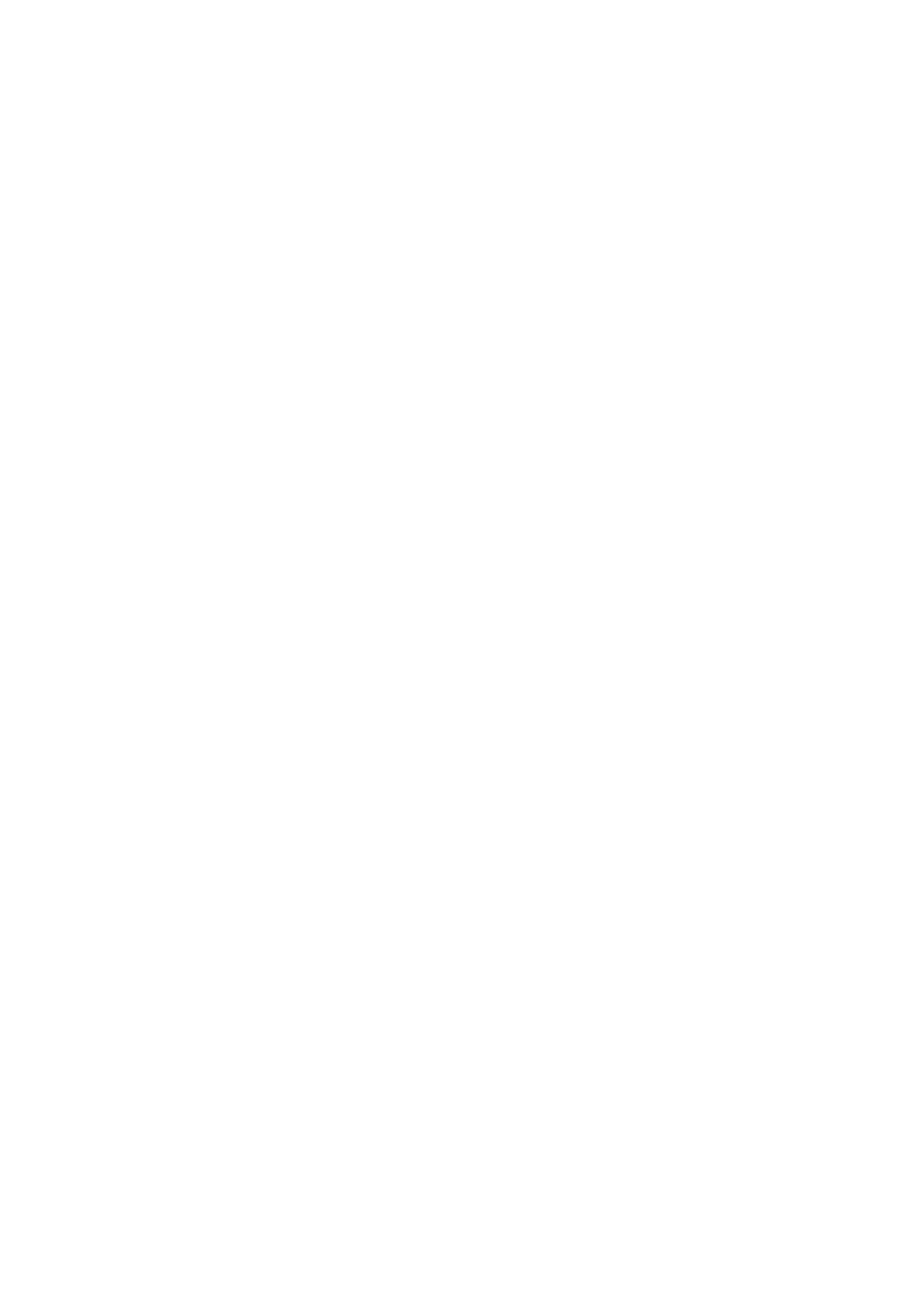

# **NORTHERN TERRITORY OF AUSTRALIA**

#### \_\_\_\_\_\_\_\_\_\_\_\_\_\_\_\_\_\_\_\_ **Act No. [ ] of 2015** \_\_\_\_\_\_\_\_\_\_\_\_\_\_\_\_\_\_\_\_

An Act to authorise an amount to be paid from the Central Holding Authority for the financial year ending 30 June 2016

> [*Assented to [ ] 2015*] [*Second reading [ ] 2015*]

#### **The Legislative Assembly of the Northern Territory enacts as follows:**

#### **1 Short title**

This Act may be cited as the *Appropriation (2015-2016) Act 2015*.

#### **2 Appropriation**

- (1) An amount in aggregate of \$5 198 880 000 is authorised to be paid from the Central Holding Authority for the financial year ending 30 June 2016.
- (2) The amount is authorised to be paid to each Purpose of an Agency that is specified in the Schedule, in the amount specified opposite the Purpose.

#### **3 Expiry of Act**

This Act expires on 1 July 2016.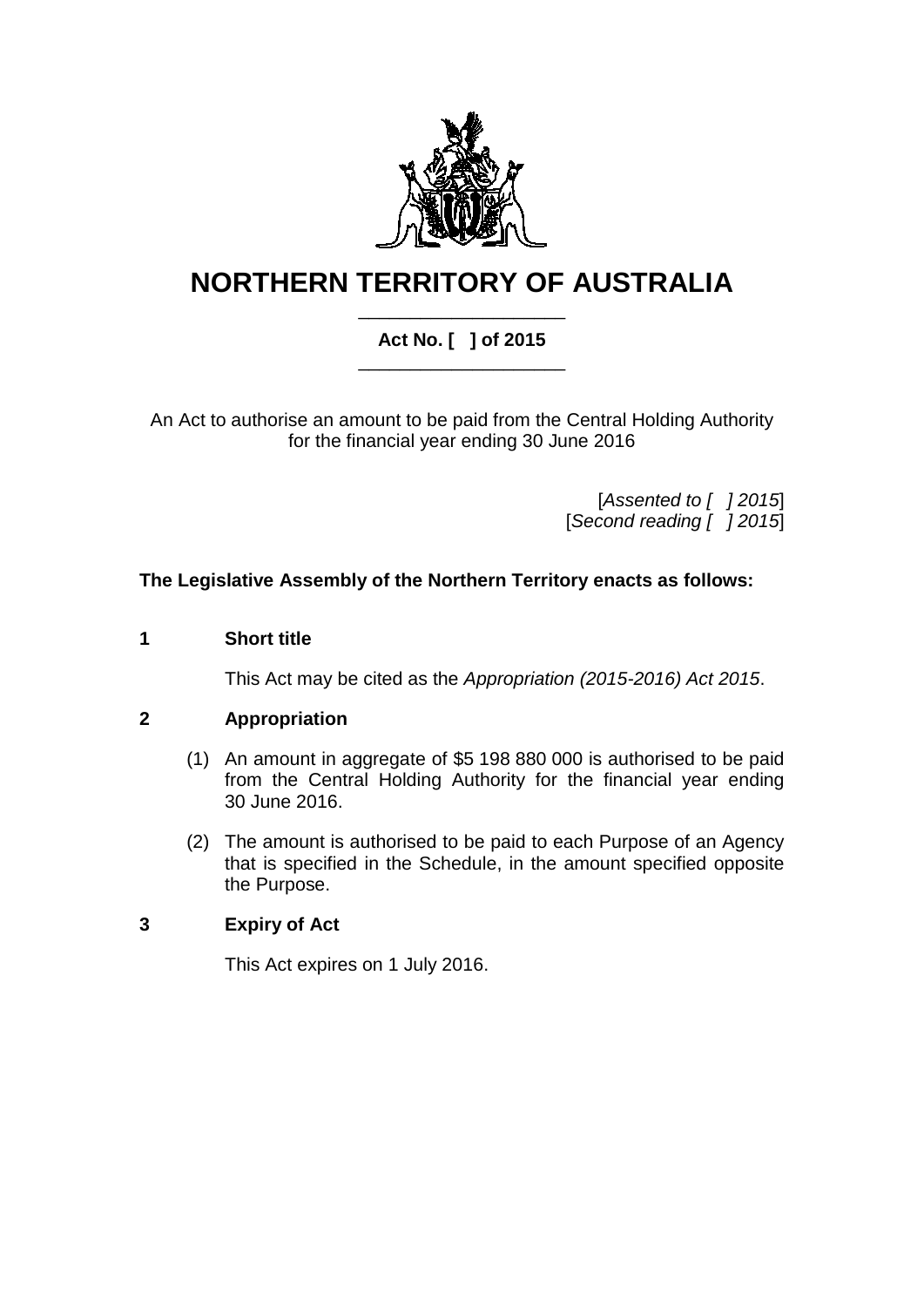# **Schedule Appropriation**

| <b>Purposes</b>                                     | <b>Amounts</b><br>\$000 |
|-----------------------------------------------------|-------------------------|
| <b>AUDITOR-GENERAL'S OFFICE</b>                     |                         |
| Output                                              | 3 1 7 8                 |
| NORTHERN TERRITORY ELECTORAL COMMISSION             |                         |
| Output                                              | 2 0 3 9                 |
| <b>OMBUDSMAN'S OFFICE</b>                           |                         |
| Output                                              | 1933                    |
| <b>DEPARTMENT OF THE CHIEF MINISTER</b>             |                         |
| Output                                              | 86 646                  |
| Capital                                             | 395                     |
| Commonwealth                                        | 2755                    |
| DEPARTMENT OF THE LEGISLATIVE ASSEMBLY              |                         |
| Output                                              | 23 3 95                 |
| Capital                                             | 41                      |
| <b>TOURISM NT</b>                                   |                         |
| Output                                              | 47 515                  |
| Commonwealth                                        | 775                     |
| <b>DEPARTMENT OF PRIMARY INDUSTRY AND FISHERIES</b> |                         |
| Output                                              | 43 162                  |
| Capital                                             | 251                     |
| DEPARTMENT OF LAND RESOURCE MANAGEMENT              |                         |
| Output                                              | 35 4 96                 |
| Capital                                             | 2 4 5 0                 |
| Commonwealth                                        | 240                     |
| OFFICE OF THE COMMISSIONER FOR PUBLIC EMPLOYMENT    |                         |
| Output                                              | 5 2 9 6                 |
| DEPARTMENT OF TREASURY AND FINANCE                  |                         |
| Output                                              | 104 436                 |
| DEPARTMENT OF LANDS, PLANNING AND THE ENVIRONMENT   |                         |
| Output                                              | 72 497                  |
| Capital                                             | 729                     |
| <b>DEPARTMENT OF MINES AND ENERGY</b>               |                         |
| Output                                              | 26 001                  |
| Commonwealth                                        | 4 2 9 5                 |
| DEPARTMENT OF THE ATTORNEY-GENERAL AND JUSTICE      |                         |
| Output                                              | 80 617                  |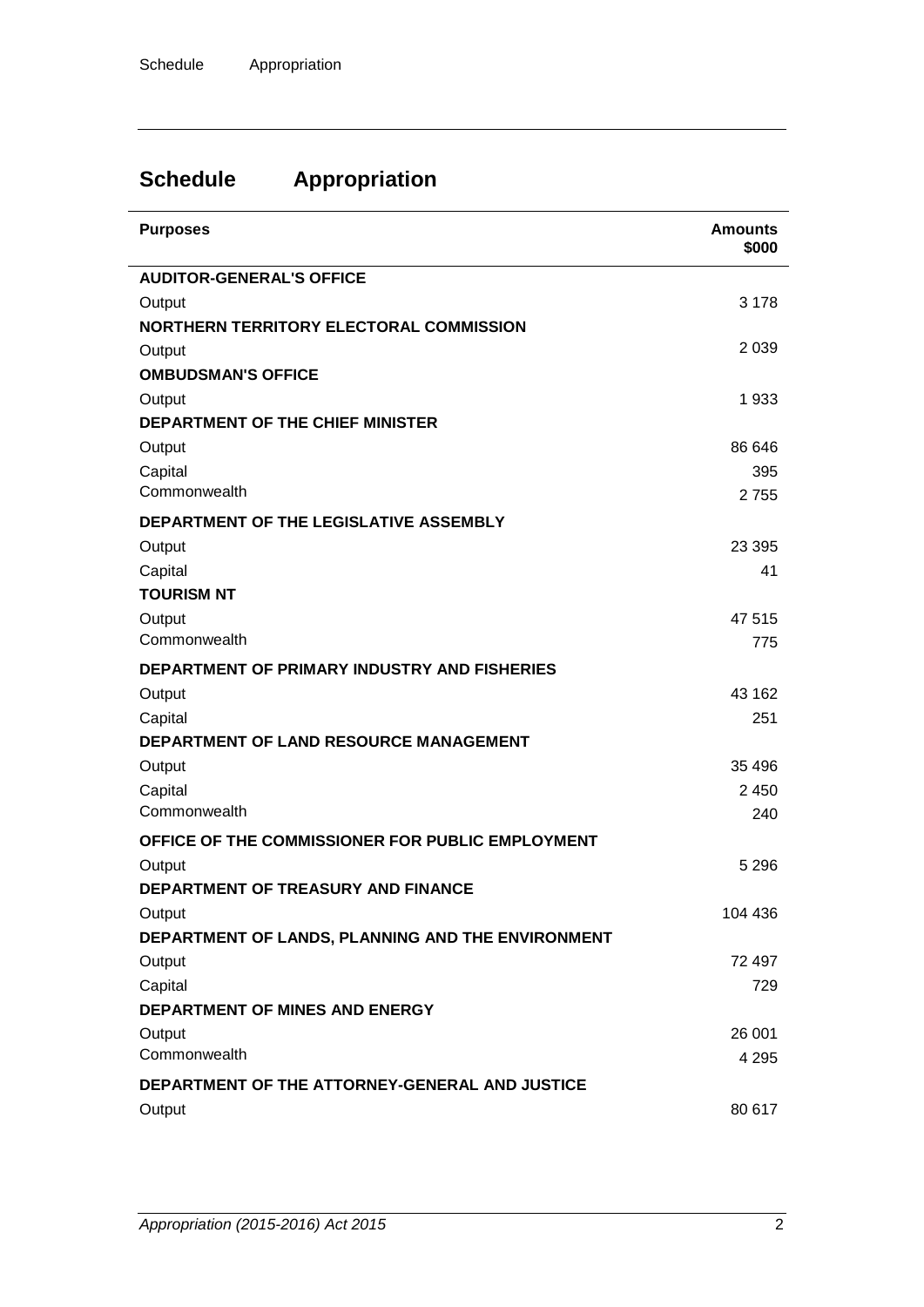| 147 020<br>16 147<br>1 010 764<br>6 2 9 2<br>44 218<br>192 449<br>3787<br>145 208 |
|-----------------------------------------------------------------------------------|
|                                                                                   |
|                                                                                   |
|                                                                                   |
|                                                                                   |
|                                                                                   |
|                                                                                   |
|                                                                                   |
|                                                                                   |
|                                                                                   |
|                                                                                   |
|                                                                                   |
|                                                                                   |
| 23 0 95                                                                           |
|                                                                                   |
| 132 761                                                                           |
| 179                                                                               |
|                                                                                   |
| 311 626                                                                           |
| 11 912                                                                            |
| 28 2 28                                                                           |
|                                                                                   |
| 521 527                                                                           |
| 933                                                                               |
| 314 735                                                                           |
|                                                                                   |
| 154 603                                                                           |
| 113 630                                                                           |
| 116 360                                                                           |
|                                                                                   |
| 53 017                                                                            |
| 228 163                                                                           |
| 94 996                                                                            |
|                                                                                   |
| 155 544                                                                           |
| 24 976                                                                            |
|                                                                                   |
| 2696                                                                              |
|                                                                                   |